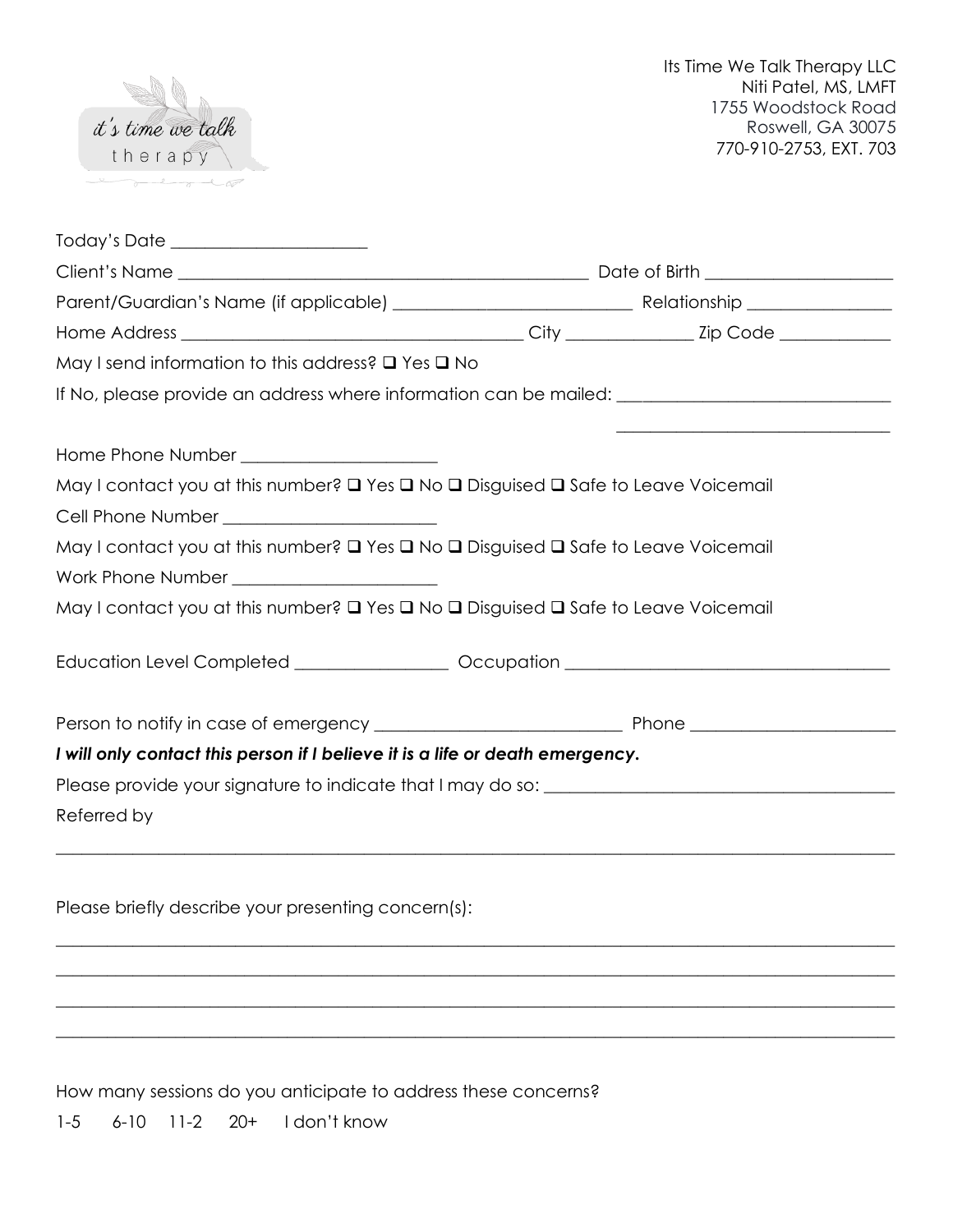# FAMILY INFORMATION

| Are you currently in a relationship? $\Box$ Yes $\Box$ No | lf y                    |
|-----------------------------------------------------------|-------------------------|
| Length of current relationship?                           | Any previous significan |

Please list all the people that live in your household and your relationship to them:

 $A$ res: □ Married □ Partnered

Length of relationships: **Q** Yes Q No

|                           | Occupation ______________________                                                                    | Education Completed ______________________ |  |
|---------------------------|------------------------------------------------------------------------------------------------------|--------------------------------------------|--|
|                           |                                                                                                      |                                            |  |
|                           | Occupation ______________________                                                                    | Education Completed ______________________ |  |
|                           |                                                                                                      |                                            |  |
|                           | Occupation ______________________                                                                    | Education Completed ______________________ |  |
|                           |                                                                                                      |                                            |  |
|                           | Occupation _______________________                                                                   | Education Completed ______________________ |  |
|                           |                                                                                                      |                                            |  |
|                           | Occupation _____________________                                                                     | Education Completed ______________________ |  |
|                           |                                                                                                      |                                            |  |
|                           | Please list any family members who do not live in your house, but are important to you:              |                                            |  |
|                           |                                                                                                      |                                            |  |
|                           |                                                                                                      |                                            |  |
|                           |                                                                                                      |                                            |  |
|                           |                                                                                                      |                                            |  |
|                           |                                                                                                      |                                            |  |
|                           |                                                                                                      |                                            |  |
|                           |                                                                                                      |                                            |  |
|                           |                                                                                                      |                                            |  |
|                           |                                                                                                      |                                            |  |
|                           | Has anyone in your family, including parents, siblings, grandparents, aunts and uncles ever suffered |                                            |  |
| from the following:       |                                                                                                      |                                            |  |
| $\Box$ Depression         |                                                                                                      |                                            |  |
| $\Box$ Anxiety            |                                                                                                      |                                            |  |
| $\Box$ ADHD               |                                                                                                      |                                            |  |
| <b>Q</b> Bipolar Disorder |                                                                                                      |                                            |  |

❑ Schizophrenia

❑ Other

|  |  | Who/What? And the control of the control of the control of the control of the control of the control of the co |  |
|--|--|----------------------------------------------------------------------------------------------------------------|--|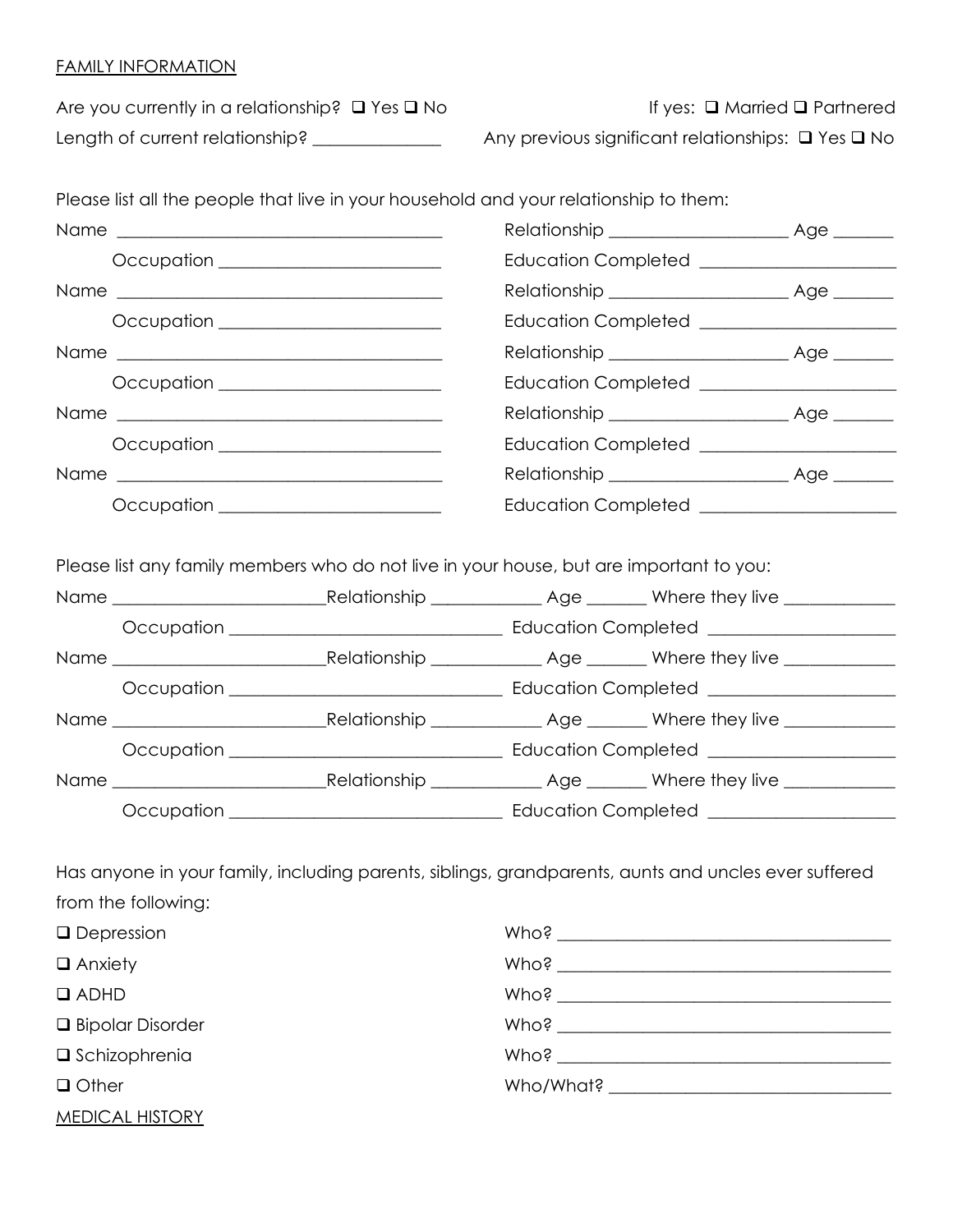|  |  |  | Please explain any significant medical problems, symptoms, or illnesses: |  |  |  |  |
|--|--|--|--------------------------------------------------------------------------|--|--|--|--|
|--|--|--|--------------------------------------------------------------------------|--|--|--|--|

|                             |                                                                                   | Current Medications: Please include over-the-counter medications and vitamins |                                            |                          |
|-----------------------------|-----------------------------------------------------------------------------------|-------------------------------------------------------------------------------|--------------------------------------------|--------------------------|
| Name                        | Indication                                                                        | Dosage                                                                        | Frequency                                  | Side Effects             |
|                             |                                                                                   |                                                                               |                                            |                          |
| <b>Past Medications</b>     |                                                                                   |                                                                               |                                            |                          |
| Name                        | Date(s)                                                                           | Indication                                                                    | Dosage                                     | Side Effects             |
|                             |                                                                                   |                                                                               |                                            |                          |
|                             |                                                                                   |                                                                               |                                            |                          |
|                             | Do you smoke or use tobacco? $\square$ Yes $\square$ No                           |                                                                               |                                            |                          |
|                             |                                                                                   |                                                                               |                                            |                          |
|                             | Do you consume caffeine? □ Yes □ No                                               |                                                                               |                                            |                          |
|                             | Do you drink alcohol? □ Yes □ No                                                  |                                                                               | If yes, how per day/week/month? __________ |                          |
|                             | Do you use any illicit drugs? $\square$ Yes $\square$ No                          |                                                                               |                                            |                          |
| Do you exercise? □ Yes □ No |                                                                                   |                                                                               | If yes, how often? $\qquad \qquad$         |                          |
| <b>PSYCHIATRIC HISTORY</b>  |                                                                                   |                                                                               |                                            |                          |
|                             | Have you ever talked with a mental health professional before today? Q Yes Q No   |                                                                               |                                            |                          |
| If yes: Date(s)             | <b>Type of Treatment</b>                                                          | Reason                                                                        |                                            | <b>Professional Seen</b> |
|                             |                                                                                   |                                                                               |                                            |                          |
|                             | Would you like me to contact any of your previous providers? $\Box$ Yes $\Box$ No |                                                                               |                                            |                          |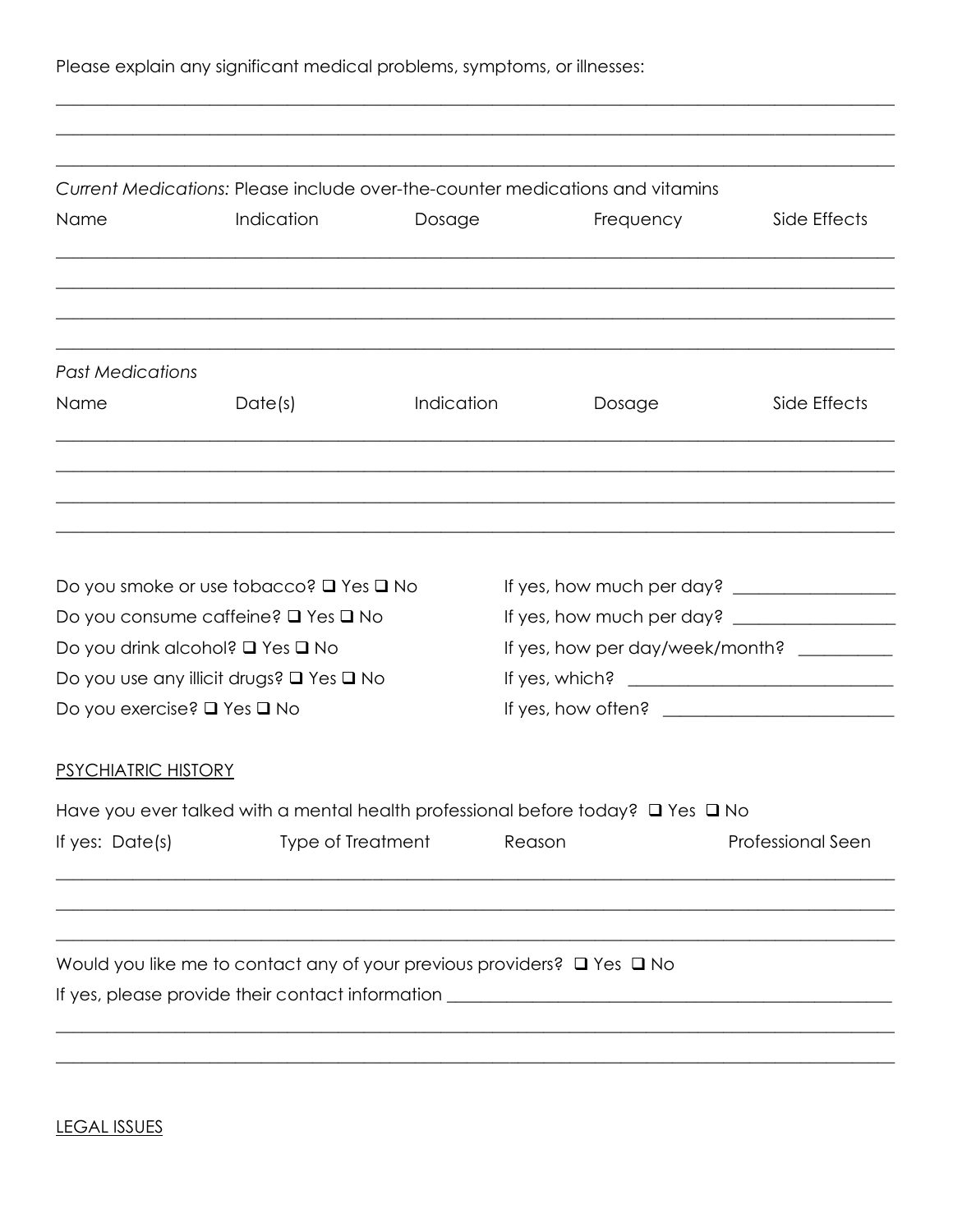Are you currently involved in any lawsuits, custody battles, or other legal battles? □ Yes □ No Is therapy part of any court mandated requirement that you are required to complete? ❑ Yes ❑ No

 $\_$  , and the set of the set of the set of the set of the set of the set of the set of the set of the set of the set of the set of the set of the set of the set of the set of the set of the set of the set of the set of th

### **BEHAVIOR CHECKLIST**

Please indicate if you have had difficulty with any of the following currently or in the past:

### *Mental Health Symptoms:*

| Anxiety                   | Q Current        | $\Box$ Past | Time of Onset _____________   |
|---------------------------|------------------|-------------|-------------------------------|
| Depression                | Q Current        | $\Box$ Past | Time of Onset ______________  |
| <b>Mood Changes</b>       | Q Current        | $\Box$ Past | Time of Onset ______________  |
| Anger/Temper              | Q Current        | $\Box$ Past | Time of Onset ______________  |
| Panic                     | Q Current        | $\Box$ Past | Time of Onset _____________   |
| Fear                      | Q Current        | $\Box$ Past | Time of Onset ______________  |
| <b>Irritability</b>       | Q Current        | $\Box$ Past | Time of Onset ______________  |
| Concentration             | Q Current        | $\Box$ Past | Time of Onset                 |
| Loss of Memory            | Q Current        | $\Box$ Past | Time of Onset _______________ |
| <b>Excessive Worry</b>    | Q Current        | $\Box$ Past | Time of Onset _____________   |
| Feeling Manic             | Q Current        | $\Box$ Past |                               |
| Trusting Others           | Q Current        | $\Box$ Past | Time of Onset ______________  |
| Drug Use                  | Q Current        | $\Box$ Past | Time of Onset ______________  |
| Alcohol Use               | Q Current        | $\Box$ Past | Time of Onset ______________  |
| Frequent Vomiting         | Q Current        | $\Box$ Past | Time of Onset _____________   |
| <b>Issues with Eating</b> | Q Current        | $\Box$ Past | Time of Onset _____________   |
| Severe Weight Gain        | Q Current        | $\Box$ Past |                               |
| Severe Weight Loss        | Q Current        | $\Box$ Past | Time of Onset ______________  |
| Sleeping Too Much         | Q Current        | $\Box$ Past | Time of Onset _____________   |
| Sleeping Too Little       | Q Current        | $\Box$ Past | Time of Onset ______________  |
| Insomnia                  | Q Current        | $\Box$ Past | Time of Onset ______________  |
| Head Injury               | Q Current        | $\Box$ Past |                               |
| Speaking without Thinking | Q Current        | $\Box$ Past | Time of Onset                 |
| <b>Completing Tasks</b>   | <b>Q</b> Current | $\Box$ Past | Time of Onset _____________   |
| Waiting your Turn         | Q Current        | $\Box$ Past | Time of Onset ______________  |
| Paying Attention          | <b>Q</b> Current | $\Box$ Past | Time of Onset _______________ |
| <b>Easily Distracted</b>  | <b>Q</b> Current | $\Box$ Past |                               |
|                           |                  |             |                               |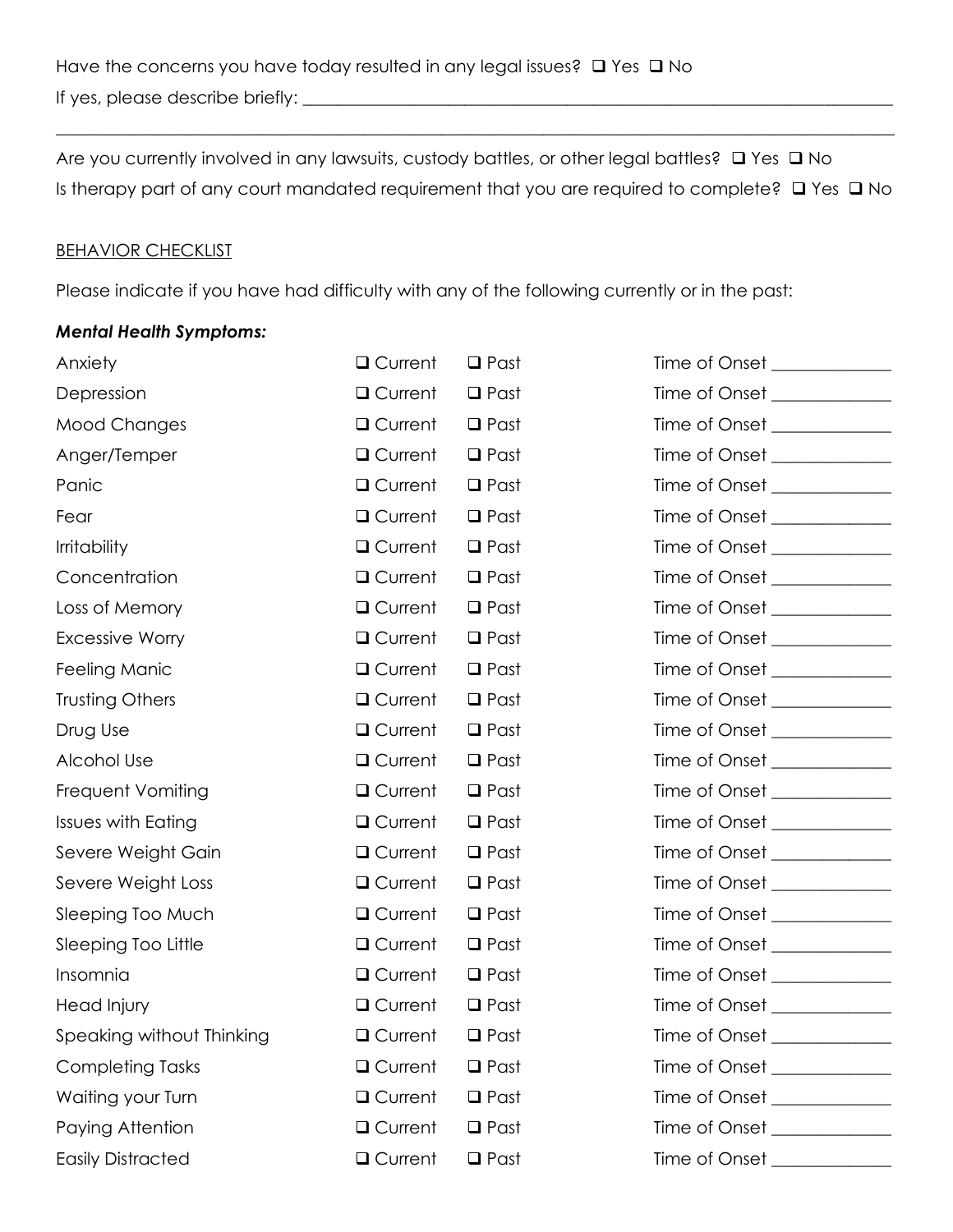| <b>Making Careless Mistakes</b> | Q Current        | $\Box$ Past | Time of Onset _____________   |
|---------------------------------|------------------|-------------|-------------------------------|
| Fidgeting                       | Q Current        | $\Box$ Past | Time of Onset _____________   |
|                                 |                  |             |                               |
| <b>Relationships:</b>           |                  |             |                               |
| With People in General          | Q Current        | $\Box$ Past | Time of Onset ______________  |
| Parents                         | Q Current        | $\Box$ Past | Time of Onset _____________   |
| Children                        | Q Current        | $\Box$ Past | Time of Onset _____________   |
| <b>Current Relationship</b>     | <b>Q</b> Current | $\Box$ Past | Time of Onset _____________   |
| Friends                         | Q Current        | $\Box$ Past | Time of Onset _____________   |
| Co-Workers                      | Q Current        | $\Box$ Past | Time of Onset ______________  |
| Employer                        | Q Current        | $\Box$ Past | Time of Onset _______________ |
| <b>Finances</b>                 | Q Current        | $\Box$ Past | Time of Onset _______________ |
| Legal Problems                  | <b>Q</b> Current | $\Box$ Past | Time of Onset _____________   |
| Sexual Problems                 | Q Current        | $\Box$ Past | Time of Onset _____________   |
| Domestic Violence               | Q Current        | $\Box$ Past | Time of Onset _____________   |
| Homicidal Thoughts              | Q Current        | $\Box$ Past | Time of Onset _____________   |
| Suicidal Thoughts               | $\Box$ Current   | $\Box$ Past | Time of Onset _____________   |
| History of Child Abuse          | Q Current        | $\Box$ Past | Time of Onset _____________   |
| History of Sexual Abuse         | Q Current        | $\Box$ Past | Time of Onset _____________   |
| Other Types of Trauma           |                  |             |                               |

## *Physical Symptoms:*

| <b>Increased Stress</b>    | <b>□</b> Current | $\Box$ Past    |
|----------------------------|------------------|----------------|
| Fainting                   | □ Current        | $\Box$ Past    |
| <b>Dizziness</b>           | <b>Q</b> Current | $\Box$ Past    |
| Diarrhea                   | Q Current        | $\Box$ Past    |
| Headaches                  | □ Current        | $\Box$ Past    |
| <b>Shortness of Breath</b> | □ Current        | $\Box$ Past    |
| <b>Chest Pain</b>          | □ Current        | $\square$ Past |
| Lump in Through            | <b>□</b> Current | $\Box$ Past    |
| Sweating                   | □ Current        | $\Box$ Past    |
| <b>Heart Palpitations</b>  | <b>□</b> Current | $\Box$ Past    |
| Muscle Tension             | □ Current        | $\Box$ Past    |
| Pain in Joints             | □ Current        | $\square$ Past |
| Allergies                  | □ Current        | $\Box$ Past    |
| Chills                     | □ Current        | $\square$ Past |
| <b>Hot Flashes</b>         | $\Box$ Current   | $\Box$ Past    |

| <b>Increased Stress</b>   | Q Current      | $\Box$ Past | Time of Onset                   |
|---------------------------|----------------|-------------|---------------------------------|
| Fainting                  | Q Current      | $\Box$ Past | Time of Onset ______________    |
| <b>Dizziness</b>          | Q Current      | $\Box$ Past | Time of Onset                   |
| Diarrhea                  | $\Box$ Current | $\Box$ Past | Time of Onset _______________   |
| Headaches                 | Q Current      | $\Box$ Past | Time of Onset                   |
| Shortness of Breath       | Q Current      | $\Box$ Past | Time of Onset ______________    |
| Chest Pain                | Q Current      | $\Box$ Past | Time of Onset _______________   |
| Lump in Through           | Q Current      | $\Box$ Past | Time of Onset ______________    |
| Sweating                  | Q Current      | $\Box$ Past | Time of Onset                   |
| <b>Heart Palpitations</b> | Q Current      | $\Box$ Past | Time of Onset                   |
| Muscle Tension            | Q Current      | $\Box$ Past |                                 |
| Pain in Joints            | Q Current      | $\Box$ Past | Time of Onset                   |
| <b>Allergies</b>          | Q Current      | $\Box$ Past |                                 |
| Chills                    | $\Box$ Current | $\Box$ Past | Time of Onset                   |
| <b>Hot Flashes</b>        | Q Current      | $\Box$ Past | Time of Onset <b>Example 20</b> |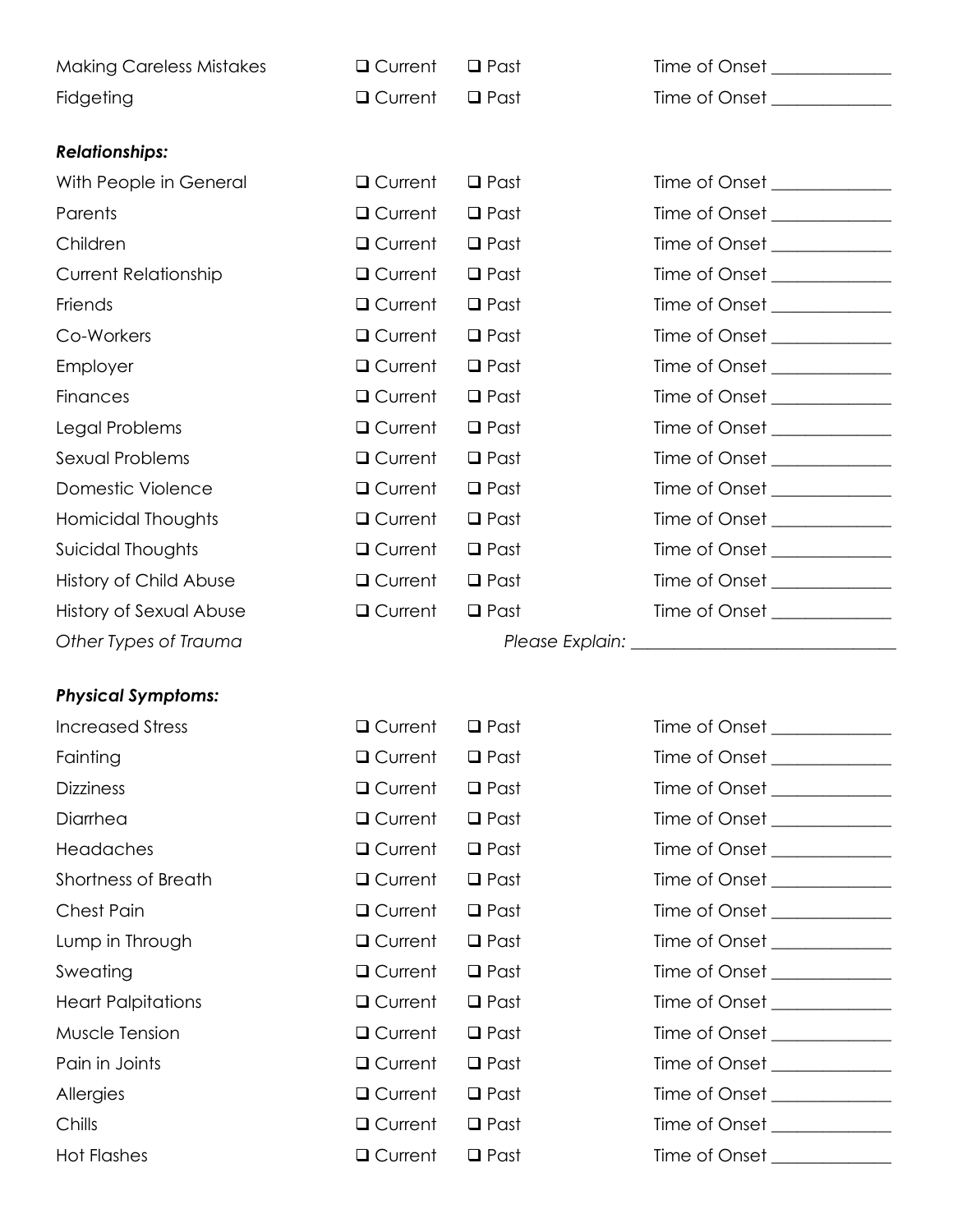| Any additional information that you would like to include: |  |
|------------------------------------------------------------|--|
|------------------------------------------------------------|--|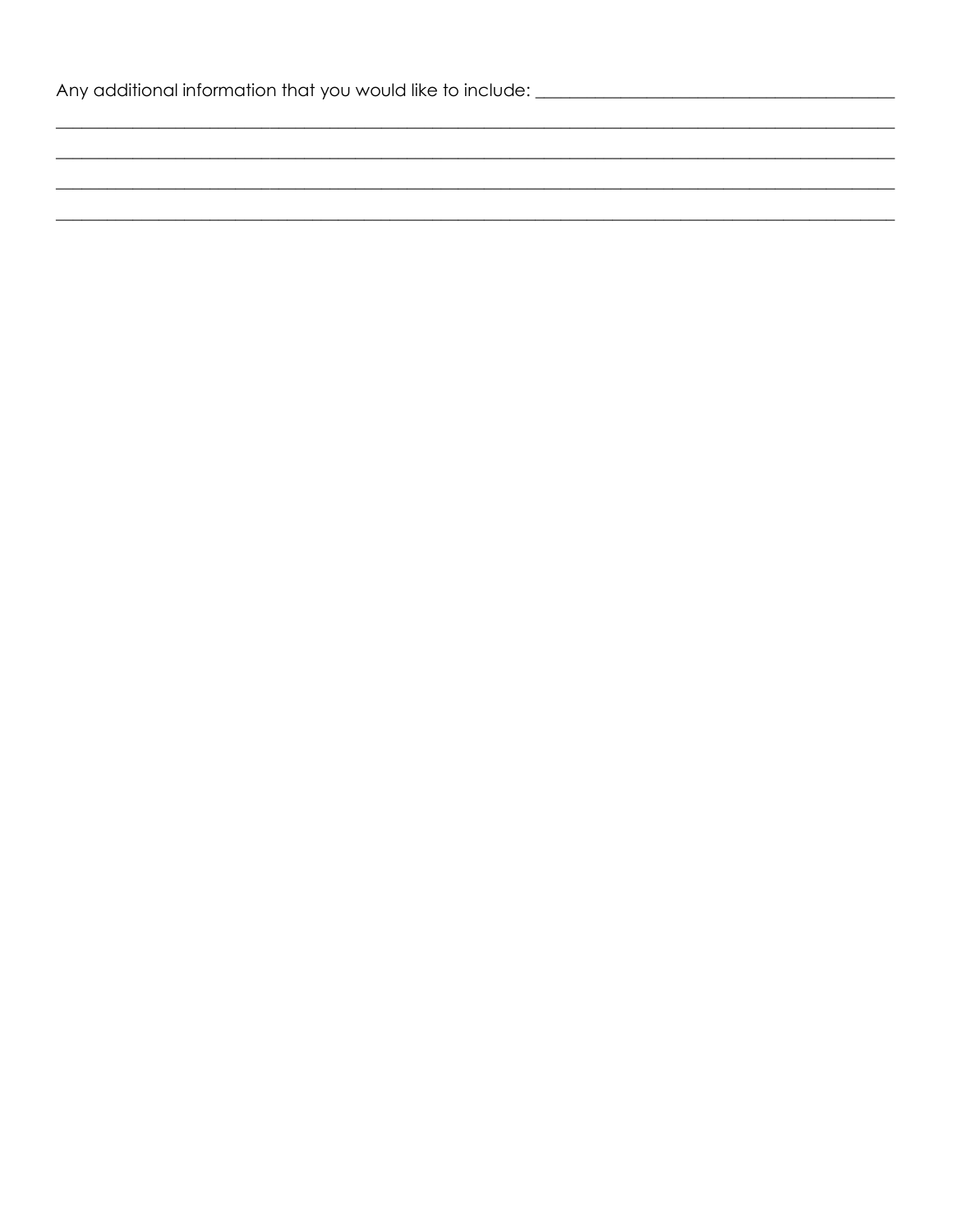# **INFORMED CONSENT**

The following document contains important information about the professional services provided by Niti Patel, MS, LMFT. It was created with the intention to inform you, the client, with details about what to expect from the therapist with reference to her understanding of therapy, confidentiality, emergencies, and several other components within your treatment. Upon your signing this document, you and Niti Patel, MS, LMFT enter into an agreement which allows her to provide therapeutic services to you.

Therapy is a cooperative and collaborative operation in which both the therapist and the client carry responsibility. To assure that you are Niti can effectively work together in this experience, please *carefully* read the information and sign below. Any questions you may have can be addressed with Niti.

# BACKGROUD INFORMATION

A Georgia native, Niti Patel, MS, LMFT relocated back to her home state to practice therapy following the completion of her graduate program. She attended Nova Southeastern University (NSU) in Florida, where in 2018, she earned her Master of Science in Family Therapy. Prior to obtaining her degree at NSU, Niti she attended the University of South Florida (USF). In 2015, Niti graduated with a Bachelor of Science in Behavioral Healthcare with a double major in Psychology from USF. She has been working with men, women, children, couples, and families since 2015 and continues to do so as seeks licensure. Her professional experience includes working with populations dealing with domestic violence, sexual assault, and substance abuse. Niti has also worked with individuals, couples, and families going through life transitions and clients who are struggling with identity issues. Niti is a fullylicensed therapist who is currently the owner of Its Time We Talk Therapy LLC. Niti practices at Cornerstone Family Services location at 1755 Woodstock Rd., Suite 200, Roswell, GA 30075.

# THEORETICAL VIEWS AND CLIENT PARTICIPATION

I believe that our experiences allow us to create unique narratives that tell the stories of our lives. I work *with* clients to rewrite the stories they feel confined to. By helping you redefine your journey through our collaboration, I hope to empower you in finding the answers you need to reach the goals you set for yourself. The distinct narratives shared by each client should be honored, and I will thrive to help you achieve the success you are in search of by creating a safe space to explore solutions that work for you. In sessions, I practice from a systemic, strength-based approach, believing my clients are the expert of their own lives.

### SERVICES PROVIDED

During your first session, I will speak with you about the reasons that you scheduled your first appointment. If you are seeking therapy for your minor child, I will meet with the parent(s)/guardian(s) *alone* for the first session. Finding the right fit for you and your family's treatment is an important part of the therapeutic alliance. Multiple sessions may be required for you and I to determine if I am the therapist best suited to work with you. I encourage you to interview several therapists to find the best fit for you/your family. Each therapy session typically lasts 45-50 minutes. The duration of the therapeutic process varies for each client. Some clients may feel resolution to their concerns in just a few sessions, while others may take years to complete their process. Please note that when working with children, the therapeutic process typically takes longer and is slower. Children need to feel comfortable with the therapist with whom they are working with, and processing significant issues require high levels of trust and safety.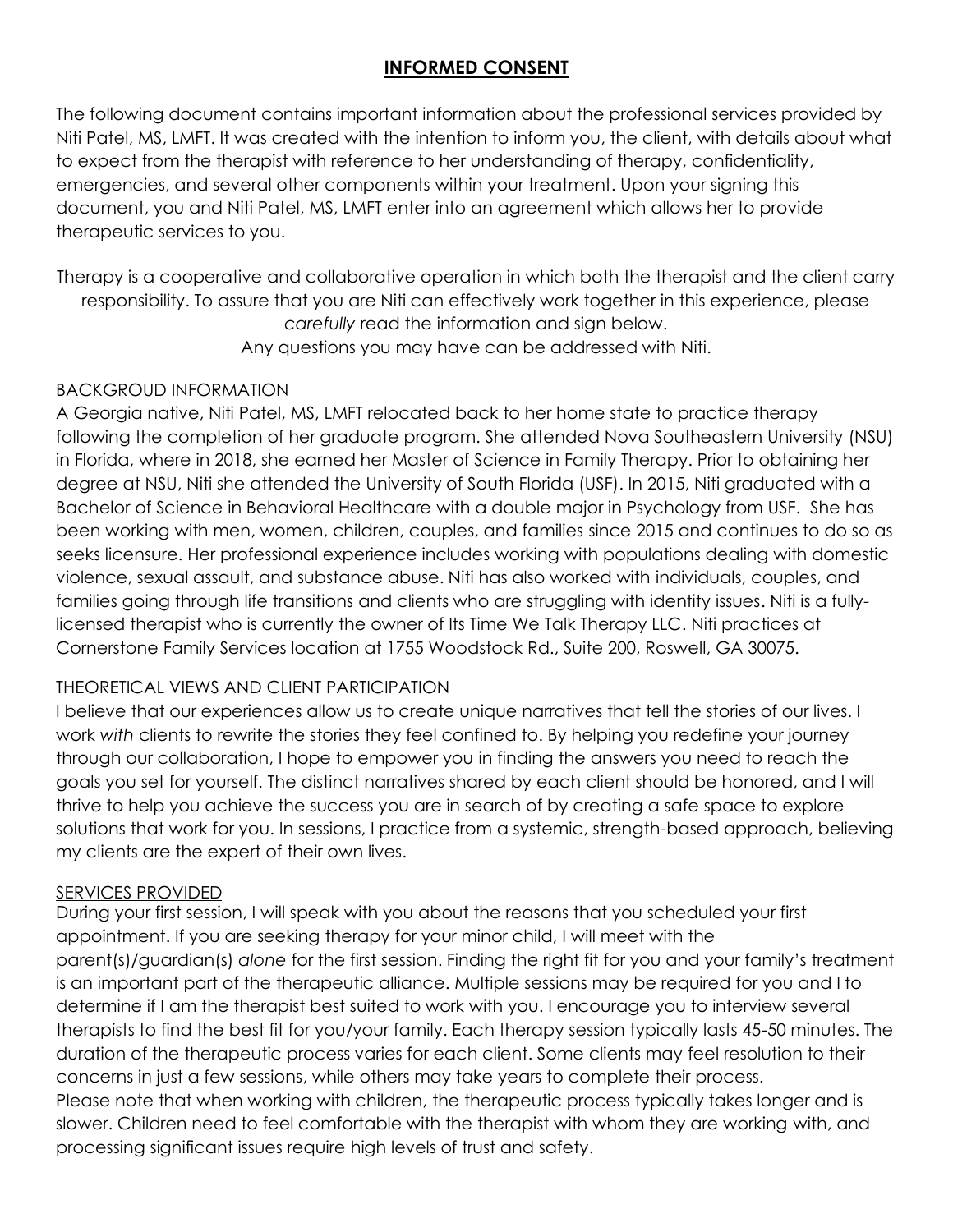If at any point there is need for a referral to be made to a therapist who better fits your or your child's needs, I will provide contact information for at least *three* alternative treatment providers. If at any time you wish to stop receiving services from me, I ask that you schedule one final session in order for us to have appropriate closure and to address any remaining needs that you may have.

# WORKING WITH CHILDREN

Due to the importance of trust between client and therapist, when the client is a minor child I will offer parents general information about the therapeutic process and overall themes, but not specific details about what information is exchanged during each session. If, at any time, I feel like your child is engaging in risky/dangerous behavior I will immediately inform you of the situation or have your child do so as part of the therapeutic process. My definition of "risky/dangerous behavior" includes but is not limited to: self-harm or suicidal ideation, homicidal threats, threats of running away, any use of hard drugs, prolonged use of soft drugs, and unprotected sex. I will regularly update you on your child's progress and I encourage you to contact me as frequently as you feel is needed. I will not provide you updates after each session, however if you need to speak with me about your child's behavior please call prior to their weekly session or arrange a time to come in and speak with me. It is important that your child feel that my office is a place where they can trust me enough to share the sensitive things that may be underlying the presenting problem. I am sensitive to a parent's needs to be involved in the process and that is why parenting and family sessions are typically a regular occurrence during the treatment process.

# RISKS

Given the work required for personal growth and change to occur, therapy may involve some risks. Since therapy involves discussing difficult aspects of life, you may experience uncomfortable feelings or strong reactions. Making and adapting to changes in your life may have a profound impact on you and your relationships as well as challenge long held assumptions or behaviors. Reasonable efforts will be made to discuss the potential impact, positive and negative, that may result from the changes you make in your life as a result of therapy. Please ask questions if you have any concerns. There are no guarantees for successful therapy due to the overall complexity of the process and the multiple variables brought into it by each individual.

# **CONFIDENTIALITY**

*The Health Insurance Portability and Accountability Act (HIPPA) has created new patient protections surrounding the use of protected health information. Commonly referred to as the "medical records privacy law," HIPPA provides patient protections related to the electronic transmission of data, the keeping and use of patient records, and storage and access to health care records. HIPPAA applies to all heath care providers, including mental health care, and providers and health care agencies throughout the country are now required to provide patients a notification of their privacy rights as it*  relates to their health care records. An explanation of those rights is attached to this document.

The information you share with me both written (i.e. intake paperwork) and verbally is part of your Protected Health Information (PHI) and is considered confidential. A detailed description of PHI is included with this intake packet. I will not release your information to anyone, including your family and insurance company if you are a legal adult, without written consent.

If you are a minor, it is the legal right of your parents to have access to the information that we discuss in our sessions. I will discuss with each minor client and their parent/guardian the expectations of exchange of information between parent/child, therapist/child, and therapist/parent for their particular situation. It may be imperative to my therapeutic relationship with a child or adolescent not to reveal the information disclosed to me in session to their parents/guardians. Please note that in couple's therapy, I do not agree to keep secrets. Information disclosed in any context may be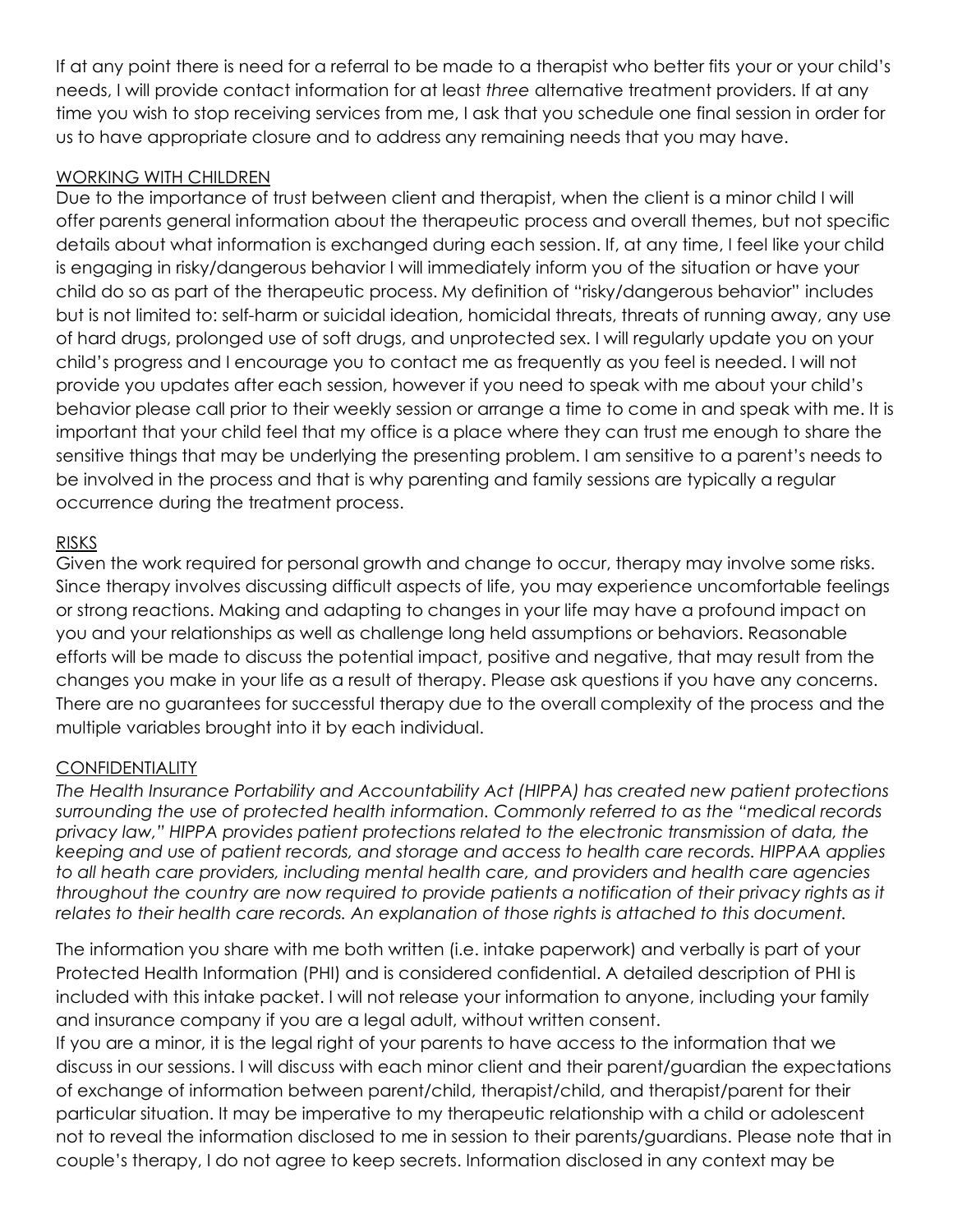discussed with either partner. It is important that all parties involved in the therapeutic process are clear on our communication expectations.

All communication between the client and therapist are confidential and will not be disclosed *unless required by law* such as in, but not limited to, the following situations:

- a. If I believe that you are a danger to yourself, I will take action to protect your life and assure your health and safety. This means I may reveal your identity to do so.
- b. If you threaten serious bodily harm to someone else, I will take action to protect and the assure the health and safety of all those concerned. This means I may reveal your identity to do so.
- c. As a mandated reporter, if I suspect the abuse and/or neglect of a child, elder, or vulnerable adult, I am required to file a report with the appropriate state authorities.
- d. If I suspect sexual exploitation has been placed upon you by another therapist, I am required to file a report with the appropriate agency.
- e. When a judge orders that information be disclosed. I cannot guarantee that an appeal will be upheld, but I will do everything in my power not to disclose your confidential information.
- f. When Homeland Security requests information, according to the Patriot Act.

# *WAIVE RIGHT TO SUBPOENA*

In order to protect you and the information you and/or your child(ren) provide to me during our sessions I ask each client to waive their right to call me as a witness to court for any reason. The communication that you/your child(ren) provide during session is considered privileged by O.C.G.A. §24-9-21(7) and covers communication provided by "a licensed...marriage and family therapist... during the psychotherapeutic relationship." If you anticipate the need for a therapist's involvement in court activity I will be happy to refer you to someone who is more suited to meet your needs. If, for any reason, I am required to participate in court proceedings my regular hourly fee will be applied from door to door. In addition, I reserve the right to charge for court preparation including case review, report preparation, and legal and ethical review at \$115 per hour.

# **CONSULTATION**

Consultation helps to ensure that you and your family are receiving the best of care and that appropriate measures are being taken to ensure that your needs are being met. Clinicians often seek consultation with the intent of best practice. I may choose to seek consultation to maintain a higher level of care for my clients. Your case may or may not be discussed in a consultation settling at some point during your work with me. If you have any questions about this process you are encouraged to ask them at any point during your time in therapy.

# FEES

Clients seen by Niti Patel, MS, LMFT agree to pay \$115.00 per 45-50-minute session. Services will be provided by Niti Patel, MS, LMFT and all payments will be made to Its Time We Talk Therapy LLC. Any services beyond the standard 45-50-minute session, such as phone consultation exceeding 20 minutes, excessive paperwork, attending school meetings or court appearances/preparation, will incur additional fees as listed above. Niti Patel, MS, LMFT reserves the right to announce fee increases, which upon effective date shall become current for all existing clients. I will be happy to provide you with a receipt for payment. Please note that there is a \$25 fee for returned checks. Should you miss a payment, for whatever reason, therapy sessions may be postponed until the full payment is rendered. You are responsible for the full payment at the time service is provided.

I also provide a *limited* number of reduced-fee spaces in my case load. If you feel that you qualify for one of these slots, please inform me at the *beginning* of our first session. Because these slots are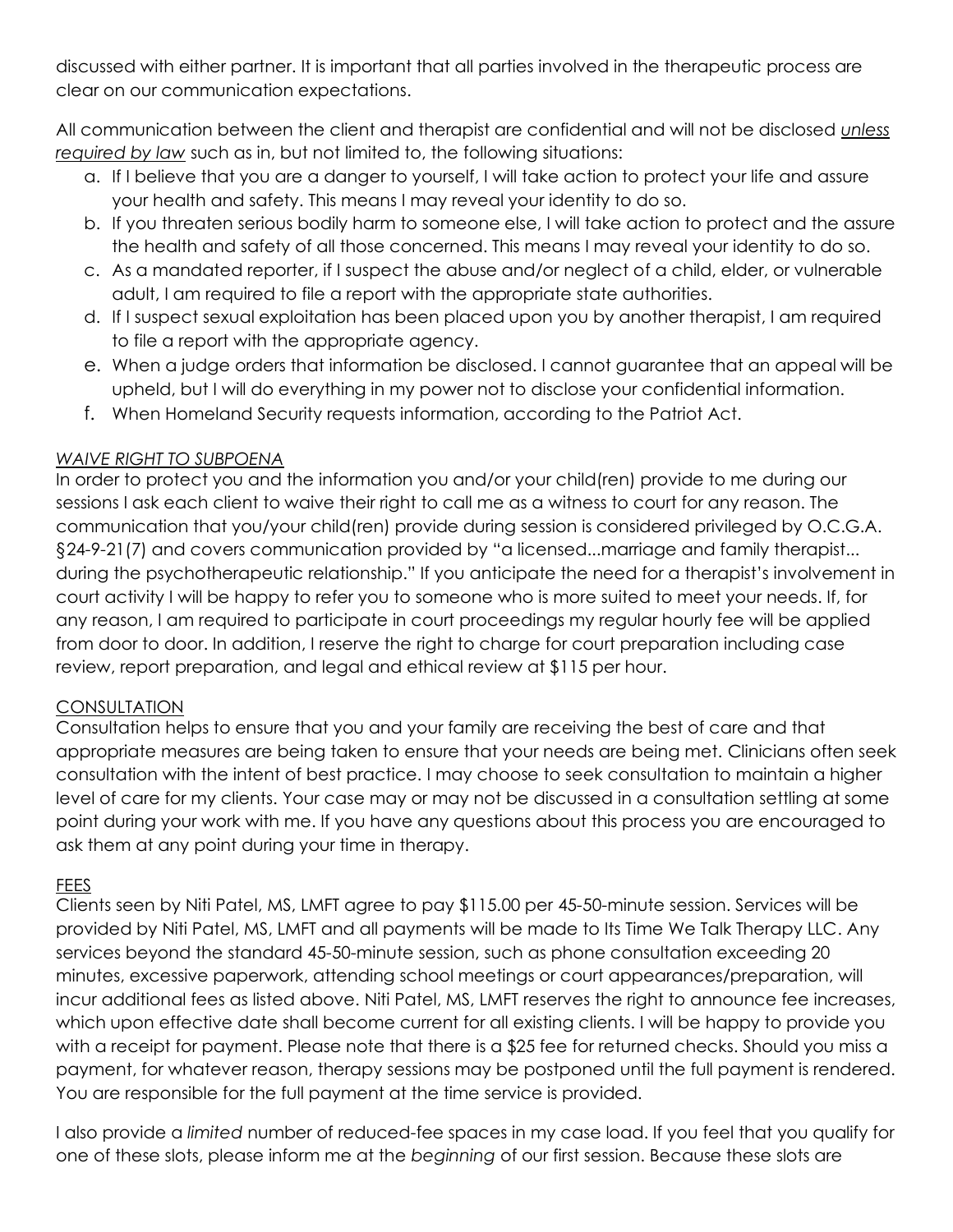limited there may be a waiting list. If there are no slots immediately available, I am able to provide you with other low-cost or sliding-scale referrals.

# CANCELLATIONS & LATE ATTENDANCE

You are expected to attend all scheduled sessions with your therapist. I understand that "life happens" and that unexpected interruptions occur, but I do expect you to make therapy a priority. If you need to cancel, please call NO LATER THAN 24 HOURS PRIOR to your scheduled appointment. You will be charged \$75.00 for appointments cancelled with less than 24 hours' notice. Its Time We Talk Therapy requires all clients to provide a credit card number to keep on file in the case of missed or cancelled appointments. This information is kept in a confidential file that is locked at all times. If you do not show or cancel your appointment without 24-hour notification the \$75.00 cancellation charge will be charged to your card.

You are expected to arrive at your sessions on time. Sessions will be canceled if clients are any more than 15 minutes late to session. If you are late to your session, regardless of how much time you have left, you will be charged for a full session.

Please note, all sessions must end at the 45-50-minute mark to ensure time for Niti Patel, MS, LMFT has enough time to clean the area to ensure safety for the next client, prepare for the following session, and complete necessary documentation for your session.

*Any files that have no activity for a period of 3 months will be considered closed.*

# CLINICAL DIAGNOSIS FOR INSURANCE PURPOSES

Many clients decide to seek reimbursement for services through their insurance company. While I do not accept any forms of insurance directly, I am willing to provide you a "superbill" with information that will help you seek reimbursement from your insurance company. Please be advised that most insurance companies require a diagnosis in order for reimbursement to occur. Any diagnosis submitted to an insurance company will become a part of you/your child's permanent medical record. Please check with your insurance provider regarding the details of your insurance plan and network billing requirements.

### METHODS OF COMMUNICATION

The best way to contact me for any reason is by phone at 770-910-2753, EXT. 703. In regard to email, I cannot guarantee the security of incoming and outgoing information, email is not considered a secured form of communication and therefore not protected by HIPAA. For this reason, I will not accept email correspondence as a means to discuss therapy related matters. Though I will accept rescheduling requests and cancelation requests via email, please consider the security risk.

### PROTECTING YOUR PRIVACY

To protect your privacy, if we happen to see each other outside of session I will not initiate contact (e.g. say hello, indicate we know one another) unless you choose to do so first. However, depending on your current situation as it relates to the presenting problem in therapy (i.e. dealing with domestic violence, stalking), it may be safer to avoid contact outside of the therapeutic setting.

### SOCIAL MEDIA

I am restricted by the Code of Ethics by which I abide from entering into dual relationships with clients except in very limited circumstances where these relationships would be beneficial to you. "Dual relationship" means *any* relationship outside of our therapeutic relationship. To abide by this code, I am not able to accept any requests to friend, like, or otherwise connect via the web or social media sites such as, but not limited to, Facebook, LinkedIn, Instagram, Snapchat, TikTok and Twitter.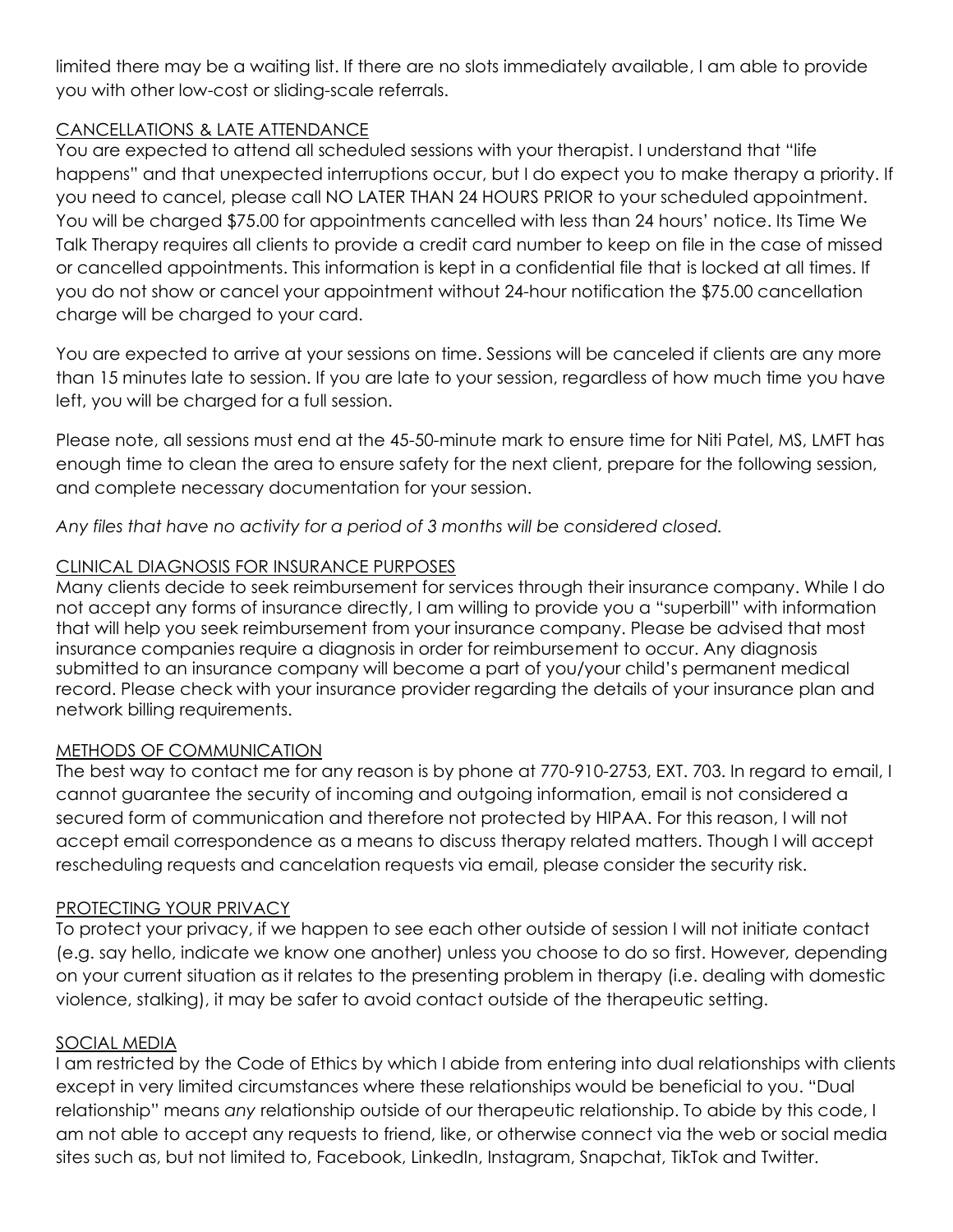# UPON MY PERMANENT INCAPACITATION OR DEATH

In case of any personal emergency when I am unable to contact my clients, I have designated Cornerstone Family Services' director, Jennifer D. Vann MS, LMFT to have access to my client's first name(s) and contact information only. Your contact information is kept in a secure location on the premises of Cornerstone Family Services and only my designee has access to it. Again, this is only your contact information. No other information is available except as noted in the paragraph below.

In case of my death or permanent incapacitation Jennifer D. Vann MS, LMFT has agreed to abide by my confidentiality statement (listed in this informed consent) and will become the sole owner of all case files held in my possession at that time. Any dissemination of information from those files will then be at the discretion and clinical judgment of Mrs. Vann MS, LMFT. Upon my permanent incapacitation Mrs. Vann MS, LMFT may be contacted at 770-910-2753.

# ETHICAL CONSIDERATIONS

I assure you that my services will be rendered in a professional manner consistent with the ethical standards of the American Association for Marriage and Family Therapy. I make it a priority to be familiar with the AAMFT Code of Ethics and to structure my practice to follow those guidelines. If at any time you feel that I am not performing in an ethical or professional manner, I ask that you please let me know immediately. If we are unable to resolve your concern, I will provide you with information to contact the Georgia Association for Marriage and Family Therapy and the American Association for Marriage and Family Therapy, both which govern my profession.

In order to maintain ethical standards, I find it helpful to occasionally consult with other professionals. In these consultations I do not reveal the identity of my client(s). The consultant is also bound to keep any information about a case confidential by the ethical standards of their own professional association. I do not consult with therapists who are not bound by such ethical standards.

### EMERGENCIES

Niti Patel, MS, LMFT does not provide emergency services. I do not carry a pager and I am not available at all times. If this does not feel like it will be sufficient support for you, please inform me and we can discuss additional resources or transfer your case to a therapist or clinic that has 24-hour availability. Generally, I will return phone calls within 24-48 hours. Should I be out of town, I will make every effort to alert you of my absences. If you have a mental health emergency, I encourage you not to wait for a call back, but to call 911 or do one of more of the following:

1) Call Lakeview Behavioral Health Hospital at (770) 766-7006 or Peachford Hospital at (770)454-5589 3) Go to the emergency room of your choice

4) Cobb Co. Mental Health Crisis Line 770.422.0202 or Fulton Co. Mental Health Crisis Line 404.730.1600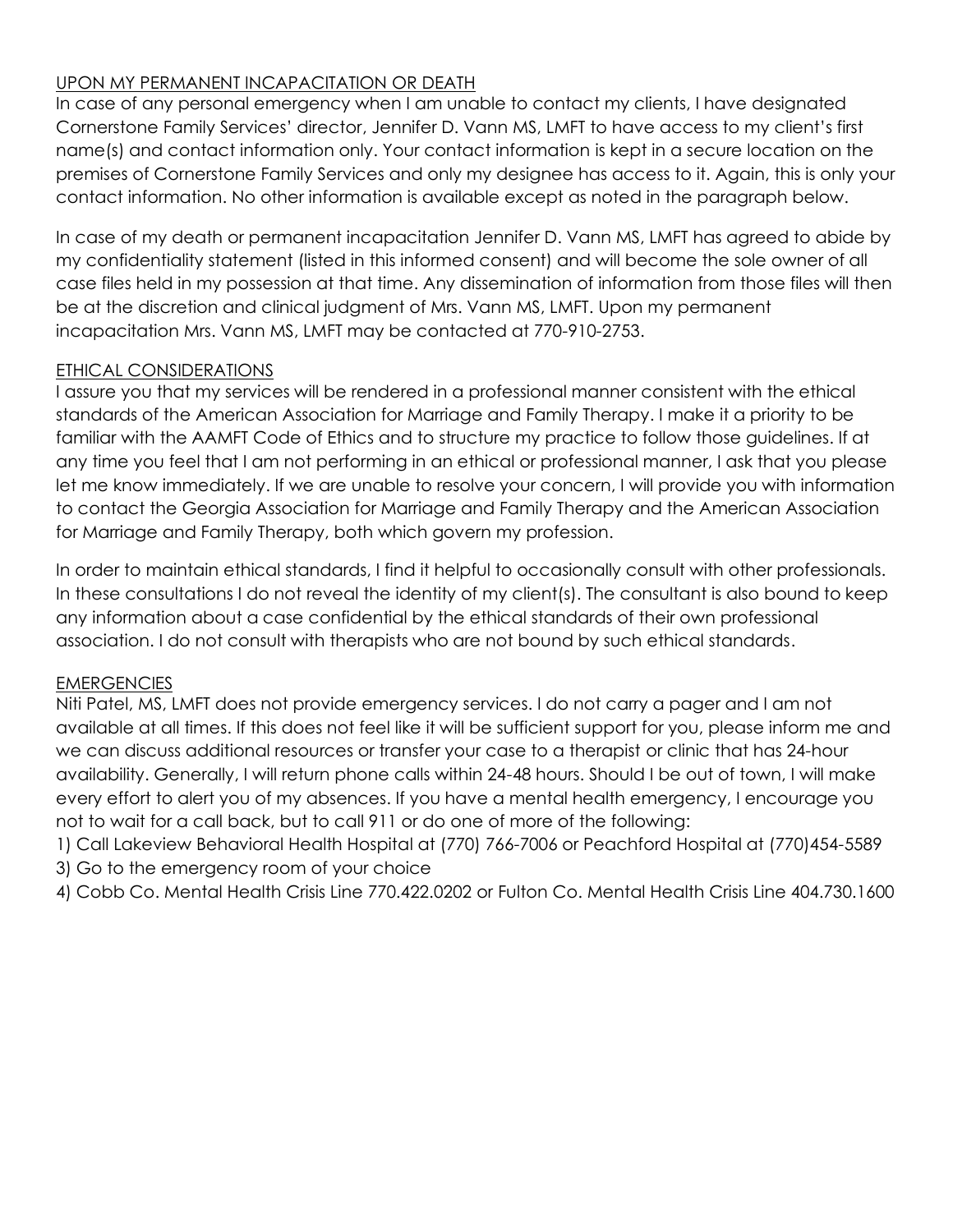## CONSENT TO TREATMENT

By signing below, you agree that you have read (or have had read to you) all of the above sections of the informed consent form and that you understand the risks and benefits associated with the therapeutic process. You understand that you can ask questions about the process at any time. You agree to pay the disclosed fee for services rendered and to provide 24 hours' notice to cancel your appointment.

|                                    |      | If Applicable: |  |
|------------------------------------|------|----------------|--|
| Signature (Client/Parent/Guardian) | Date | Minor's Name   |  |
|                                    |      |                |  |
| Signature                          | Date |                |  |
| Signature                          | Date |                |  |
| Signature                          | Date |                |  |

Initial here:

- \_\_\_\_\_ I have read & understand the "Working with Children" section.
- \_\_\_\_\_ I have read & agree to the "Waive Right to Subpoena" section.
- \_\_\_\_\_ I have read & agree to the "No Secrets" policy.
- \_\_\_\_\_ I have read & understand the "Cancelation & Late Attendance" section.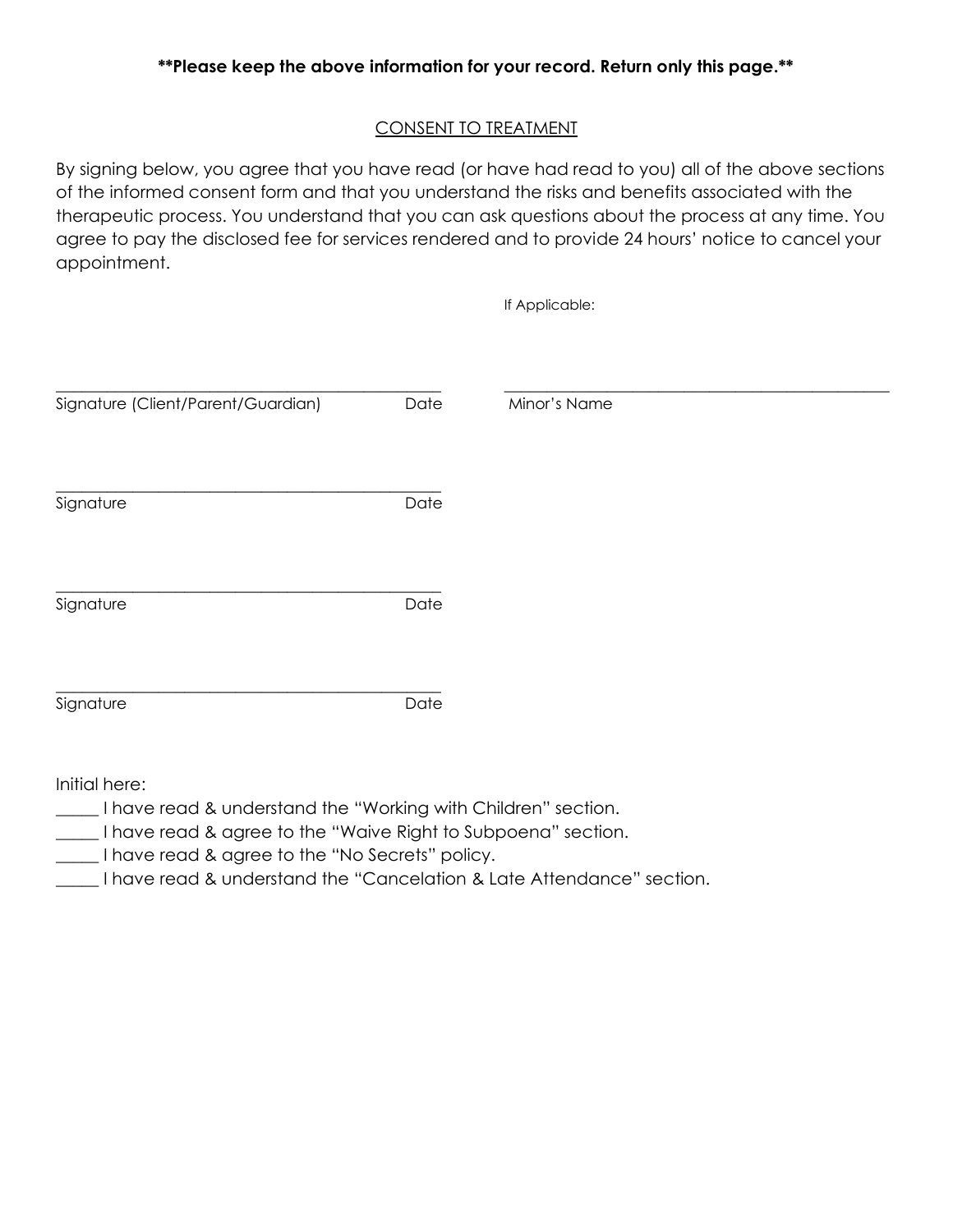

Visa / Mastercard / Discover (please circle)

Its Time We Talk Therapy LLC Niti Patel, MS, LMFT 1755 Woodstock Road Roswell, GA 30075 770-910-2753, EXT. 703

# CREDIT CARD POLICY

I am hereby entering into a contract for Niti Patel, MS, LMFT's professional time and services when I set an appointment. I understand that by entering this contract for Niti Patel's professional time I am specifically contracting for her services to prepare for my session in advance. I recognize that professional services are not only provided during my appointment time but also during the 24 hours prior to and following my appointment time. I understand that these services involve preparation for my scheduled session, case review, case notes, and consultations with other professionals as agreed in writing by me to assist with my treatment. I understand that Ms. Patel's cancellation policy requires 24 hours advance notice in order to be released from the contract for her time and services of preparation for my session. I agree that if I fail to cancel my appointment before the 24-hour minimum time period prior to my session I will be charged for the missed session and the services provided in preparation of \$75.00. I hereby authorize Its Time We Talk Therapy LLC to charge the following card as payment for sessions or if I indeed fail to observe this cancellation policy and I understand I am paying for preparation services rendered and time contracted for when I set the appointment.

|                            | Billing Zip Code _______________                                     |
|----------------------------|----------------------------------------------------------------------|
| $CVV Code$ $\qquad \qquad$ | Your CVV<br><b>VISA</b> MasterCard<br><b>DISCOVER</b><br><b>VISA</b> |

I have read and understand the above credit card policy for services provided by Niti Patel, MS, LMFT

through Its Time We Talk Therapy. Please have all consenting adults sign below.

| Signature | Date |
|-----------|------|
| Signature | Date |

\_\_\_\_\_\_\_\_\_\_\_\_\_\_\_\_\_\_\_\_\_\_\_\_\_\_\_\_\_\_\_\_\_\_\_\_\_\_\_\_\_\_\_\_\_\_\_\_\_\_\_ \_\_\_\_\_\_\_\_\_\_\_\_\_\_\_\_\_\_\_\_\_\_\_\_\_\_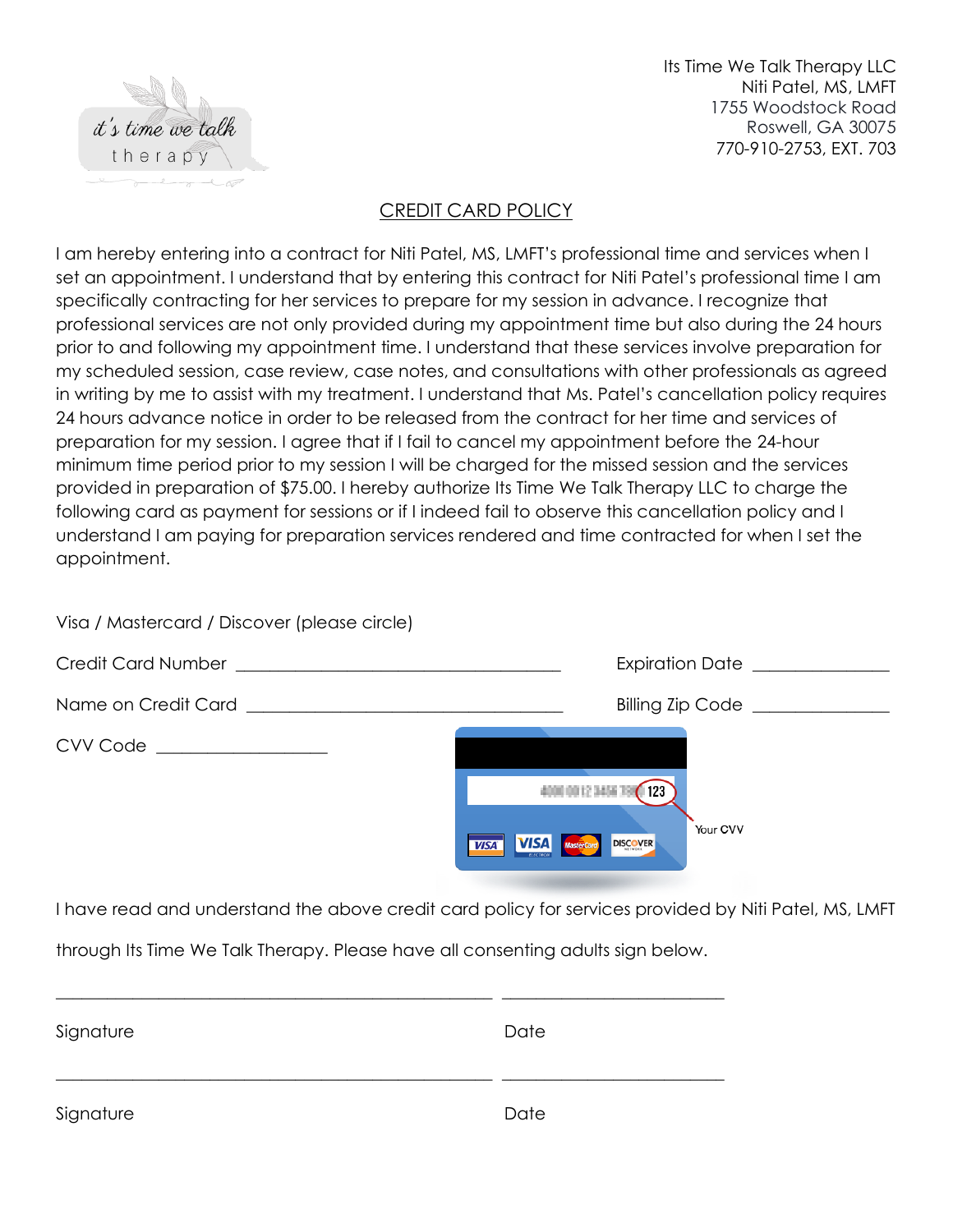

Its Time We Talk Therapy LLC Niti Patel, MS, LMFT 1755 Woodstock Road Roswell, GA 30075 770-910-2753, EXT. 703

### **PRIVACY PROTECTION NOTICE** *Please keep these pages for your records*

THIS NOTICE DESCRIBES HOW YOUR MENTAL HEALTH RECORDS MAY BE USED AND DISCLOSED AND HOW YOU CAN GET ACCESS TO THIS INFORMATION. PLEASE READ IT CAREFULLY.

This notice shall go into effect April 15, 2011 and remain so unless new notice provisions effective for all protected health information are enacted accordingly.

#### **I. Preamble**

A recent United State Supreme Court decision held that communications between psychotherapists and their clients are privileged and, therefore, are protected from forced disclosure in cases arising under federal law. There is a difference between privileged conversations and documentation in your mental health records. Records are kept documenting your care as required by law, professional standards, and other review procedures. HIPAA very clearly defines what kind of information is to be included in your "Designated Medical Record" as well as some material, known as "Psychotherapy Notes" which is not accessible to insurance companies and other third-party reviewers and in some cases, not to the client himself/herself. HIPAA provides privacy protections about your personal health information, which is called "protected health information" (PHI) which could personally identify you. PHI consists of three (3) components: treatment, payment, and health care operations.

Treatment refers to activities in which I provide, coordinate or manage your mental health care or other services related to your mental health care. Examples include a psychotherapy session, psychological testing, or talking to your primary care physician about your medication or overall medical condition. Payment is when I obtain reimbursement for your mental health care. The clearest example of this parameter is filing insurance on a client's behalf. (Please note that we do not file insurance for clients at Its Time We Talk Therapy LLC.)

Health care operations are activities related to the performance of my practice such as quality assurance. In mental health care, the best example of health care operations is when utilization review occurs, a process in which your insurance company reviews our work together to see if your care is "really medically necessary."

The use of your protected health information refers to activities my office conducts for scheduling appointments, keeping records and other tasks within my office related to your care.

Disclosures refer to activities you authorize which occur outside my office such as the sending of your protected health information to other parties (i.e., your primary care physician, the school your child attends).

#### **II. Uses and Disclosures of Protected Health Information Requiring Authorization**

The law requires authorization and consent for treatment, payment and healthcare operations. I may disclose PHI for the purposes of treatment, payment and healthcare operations with your consent. You have signed this general consent to care and authorization to conduct payment and health care operations, authorizing me to provide treatment and to conduct administrative steps associated with your care. Additionally, if you ever want me to send any of your protected health information of any sort to anyone outside my office, you will always first sign a specific authorization to release information to this outside party. A copy of that authorization form is available upon the request. The requirement of your signing an additional authorization form is an added protection to help insure your protected health information is kept strictly confidential. An example of this type of release of information might be your request that I talk to your child's schoolteacher about his/her ADHD condition and what this teacher might do to be of help to your child. Before I talk to that teacher, you will have first signed the proper authorization for me to do so.

There is a third, special authorization provision potentially relevant to the privacy of your records: my psychotherapy notes. In recognition of the importance of the confidentiality of conversations between psychotherapist-client in treatment settings, HIPAA permits keeping separate "psychotherapy notes" separate from the overall "designated medical record." "Psychotherapy notes" cannot be secured by insurance companies nor can they insist upon their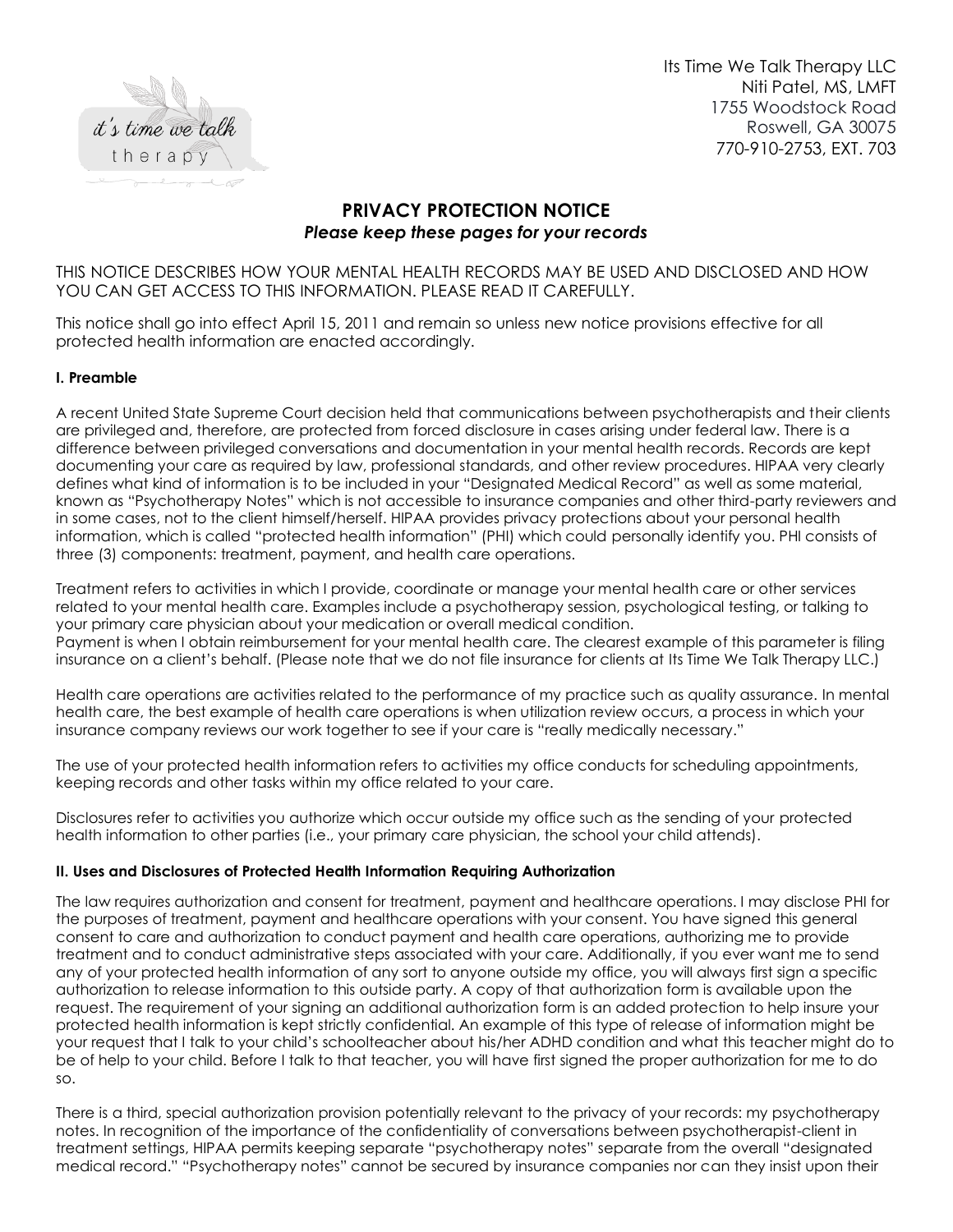release for payment of services. "Psychotherapy notes" are my notes "recorded in any medium by a mental health provider documenting and analyzing the contents of a conversation during a private, group or joint family counseling session and separated from the rest of the individual's medical record." "Psychotherapy notes" are necessarily more private and contain much more personal information about you hence, the need for increased security of the notes. "Psychotherapy notes" are not the same as your "progress notes" which provide the following information about your care each time you have an appointment at my office: medication prescriptions and monitoring, assessment/treatment start and stop times, the modalities of care, frequency of treatment furnished, results of clinical tests, and any summary of your diagnosis, functional status, treatment plan, symptoms, prognosis and progress to date. Certain payors of care, such as Medicare and Workers Compensation, require the release of both your progress notes and my psychotherapy notes in order to pay for your care. If I am forced to submit your psychotherapy notes in addition to your progress notes for reimbursement for services rendered, you will sign an additional authorization directing me to release my psychotherapy notes. Most of the time I will be able to limit reviews of your protected health information to only your "designated record set" which include the following: all identifying paperwork you completed when you first started your care here, all billing information, a summary of our first appointment, your mental status examination, your individualized, comprehensive treatment plan, your discharge summary, progress notes, reviews of you care by managed care companies, results of psychological testing, and any authorization letters or summaries of care you have authorized me to release on your behalf. Please note that the actual test questions or raw data of psychological tests, which are protected by copyright laws and the need to protect clients from unintended, potentially harmful use, are not part of your "designated mental health record."

You may, in writing, revoke all authorizations to disclose protected health information at any time. You cannot revoke an authorization for an activity already done that you instructed me to do or if the authorization was obtained as a condition for obtaining insurance and the insurer has the right to contest the claim under the policy.

#### **III. Business Associates Disclosures**

HIPAA requires that I train and monitor the conduct of those performing ancillary administrative service over my therapeutic work and refers to these people as "Business Associates." I do consult with business associates to assist with my administrative matters and these business associates are indeed trained and monitored so that your privacy is ensured at all times.

#### **IV. Uses and Disclosures Not Requiring Consent nor Authorization**

By law, protected health information may be released without your consent or authorization for the following reasons:

- Child Abuse
- Suspected Sexual Abuse of a Child
- Adult and Domestic Abuse
- Health Oversight Activities (i.e., licensing board for Professional Counselors in Georgia)
- Judicial or Administrative Proceedings (i.e., if you are ordered here by the court)
- Serious Threat to Health or Safety (i.e., out "Duty to Warn" Law, national security threats)
- Workers Compensation Claims (if you seek to have your care reimbursed under Workers Compensation, all of your care is automatically subject to review by your employer and/or insurer(s).

I never release any information of any sort for marketing purposes.

#### **V. Client's Rights and My Duties**

You have a right to the following:

- The right to request restrictions on certain uses and disclosures of your protected health information, which I may or may not agree to, but if I do, such restrictions shall apply unless our agreement is changed in writing;
- The right to receive confidential communications by alternative means and at alternative locations. For example, you may not want your correspondence sent to your home address, so I will send them to another location of your choosing;
- The right to inspect and receive a copy of your protected health information in my designated mental health record set and any billing records for as long as protected health information is maintained in the records;
- The right to amend material in your protected health information, although I may deny an improper request and/or respond to any amendment(s) you make to your record of care;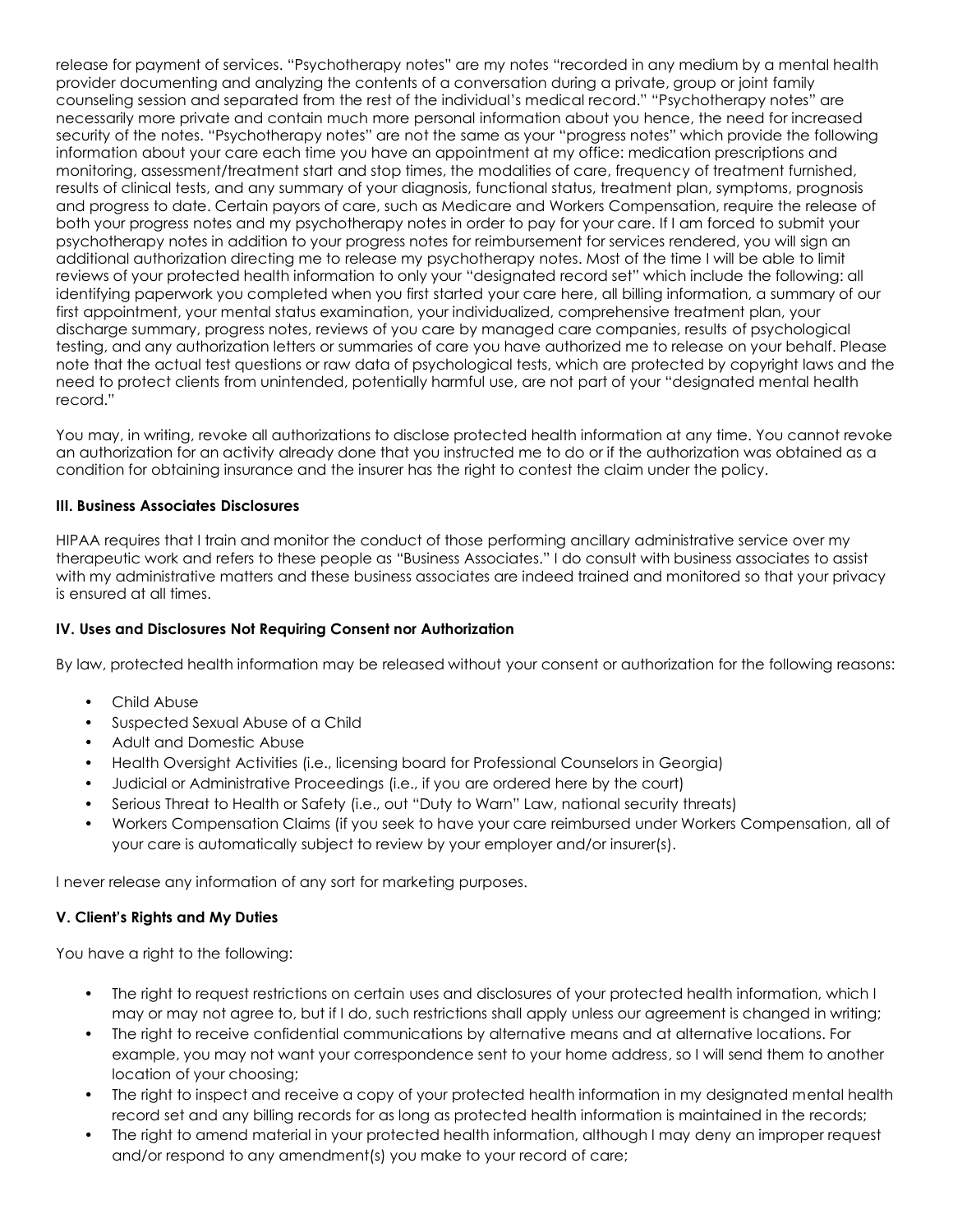- The right to an accounting of non-authorized disclosures of your protected health information;
- The right to a paper copy of notices/information from me, even if you have previously requested electronic transmission of notices/information; and
- The right to revoke your authorization of your protected health information except to the extent that action has already been taken.

For more information on how to exercise each of these aforementioned rights, please do not hesitate to ask me for further assistance on these matters. I am required by law to maintain the privacy of your protected health information and to provide you with a notice of your Privacy Rights and my duties regarding your PHI. I reserve the right to change my privacy policies and practices as needed with these current designated practices being applicable unless you receive a revision of my policies when you come for your future appointment(s). My duties as a counselor on these matters include maintaining the privacy of your protected health information, to provide you this notice of your rights and my privacy practices with respect to your PHI, and to abide by the terms of this notice unless it is changed, and you are notified so.

#### **VI. Complaints**

Niti Patel, MS, LMFT is the appointed "Privacy Officer" for Its Time We Talk Therapy LLC per HIPAA regulations. If you have any concerns of any sort that my office may have compromised your privacy rights, please do not hesitate to contact her immediately about this matter. You will always find her willing to talk to you about preserving the privacy of your protected mental health information. You can reach her by letter at 1755 Woodstock Road, Roswell, GA 30075, or by phone at 770-910- 2753. You may also send a written complaint to the Secretary of the U.S. Department of Health and Human Services.

#### CLIENT NOTIFICATION OF PRIVACY RIGHTS

The Health Insurance Portability and Accountability Act (HIPAA) has created new client protections surrounding the use of protected health information. Commonly referred to as the "medical records privacy law," HIPAA provides client protections related to the electronic transmission of data (the transaction rules), the keeping and use of client records ("privacy rules"), and storage and access to health care records ("the security rules"). HIPAA applies to all health care providers, including mental health care, and providers and health care agencies throughout the country are now required to provide clients a notification of their privacy rights as it relates to their health care records. You may have already received similar notices such as this one from your other health care providers.

As you might expect, the HIPAA law and regulations are extremely detailed and difficult to grasp if you don't have formal legal training. My Client Notification of Privacy Rights is my attempt to inform you of your rights in a simple yet comprehensive fashion. Please read this document as it is important you know what client protections HIPAA affords all of us. In mental health care, confidentiality and privacy are central to the success of the therapeutic relationship and as such, you will find I will do all I can to protect the privacy of your mental health records. If you have any questions about any of the matters discussed in this document, please do not hesitate to ask me for further clarification.

By law, I am required to secure your signature indicating you have received the Client Notification of Privacy Rights Document. Thank you for your thoughtful consideration of these matters.

Niti Patel, MS, LMFT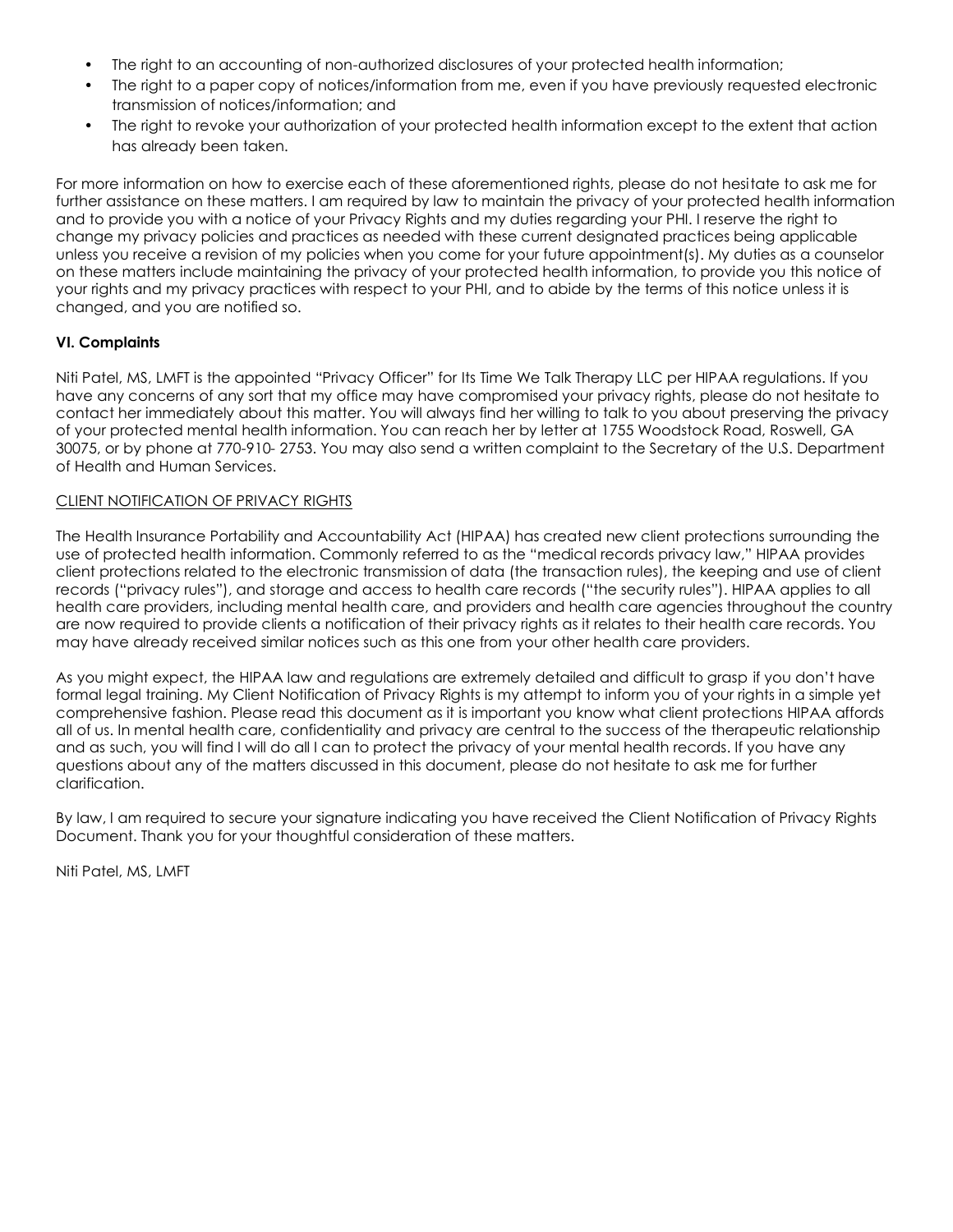

Its Time We Talk Therapy LLC Niti Patel, MS, LMFT 1755 Woodstock Road Roswell, GA 30075 770-910-2753, EXT. 703

#### RECIEPT OF PRIVACY OF NOTES

I, \_\_\_\_\_\_\_\_\_\_\_\_\_\_\_\_\_\_\_\_\_\_\_\_\_\_\_\_\_\_\_\_\_\_\_\_\_\_\_\_\_\_\_\_\_\_\_\_, understand and have been provided a copy of the Client Notification of Privacy Rights Document which provides a detailed description of the potential uses and disclosures of my protected health information, as well as my rights on these matters. I understand I have the right to review this document before signing this acknowledgment form.

\_\_\_\_\_\_\_\_\_\_\_\_\_\_\_\_\_\_\_\_\_\_\_\_\_\_\_\_\_\_\_\_\_\_\_\_\_\_\_\_\_\_\_\_\_\_\_\_\_\_\_ \_\_\_\_\_\_\_\_\_\_\_\_\_\_\_\_\_\_\_\_\_\_\_\_\_\_

Client Signature or Parent of Minor or Legal Charge Client Charge Date

If Legal Charge, describe representative authority:

Niti Patel, MS, LMFT Its Time We Talk LLC 1755 Woodstock Road, Roswell, GA 30075 770-910-2753

#### PATIENT RECORD OF DISCLOSURES

In general, the HIPAA privacy rule gives individuals the right to request a restriction on uses and disclosures of their protected health information (PHI). The individual is also provided the right to request confidential communications or that a communication of PHI is made by alternative means, such as sending correspondence to the individual's office instead of the individual's home. I wish to be contacted in the following manner (check all that apply):

Home Phone Number:

- \_\_\_ OK to leave message with detailed information
- \_\_\_ Leave VM with name & call back number only
- \_\_\_ Do not leave messages at home number
- Do not call me at home

Cell Phone Number:

- OK to leave message with detailed information
- \_\_\_ Leave VM with name & call back number only
- Do not call me at this number.

Work Phone Number:

- \_\_\_ OK to leave message with detailed information
- \_\_\_ Leave VM with name & call back number only
- \_\_\_ Do not leave messages at home number
- Do not call me at work

Written Communication

- \_\_\_ OK to mail to my home address
- OK to mail to my work/office address

Parent/Guardian Signature Date Date Date Date Date Date

The Privacy Rule generally requires healthcare providers to take reasonable steps to limit the use of disclosure of, and requests for PHI to the minimum necessary to accomplish the intended purpose. These provisions do not apply to uses or disclosures made pursuant to an authorization requested by the individual.

 $\_$  , and the set of the set of the set of the set of the set of the set of the set of the set of the set of the set of the set of the set of the set of the set of the set of the set of the set of the set of the set of th

Healthcare entities must keep records of PHI disclosures. Information provided below, if completed properly, will constitute an adequate record.

NOTE: USES AND DISCLOSURES MAY BE PERMITTED WITHOUT PRIOR CONSENT IN AN EMERGENCY.